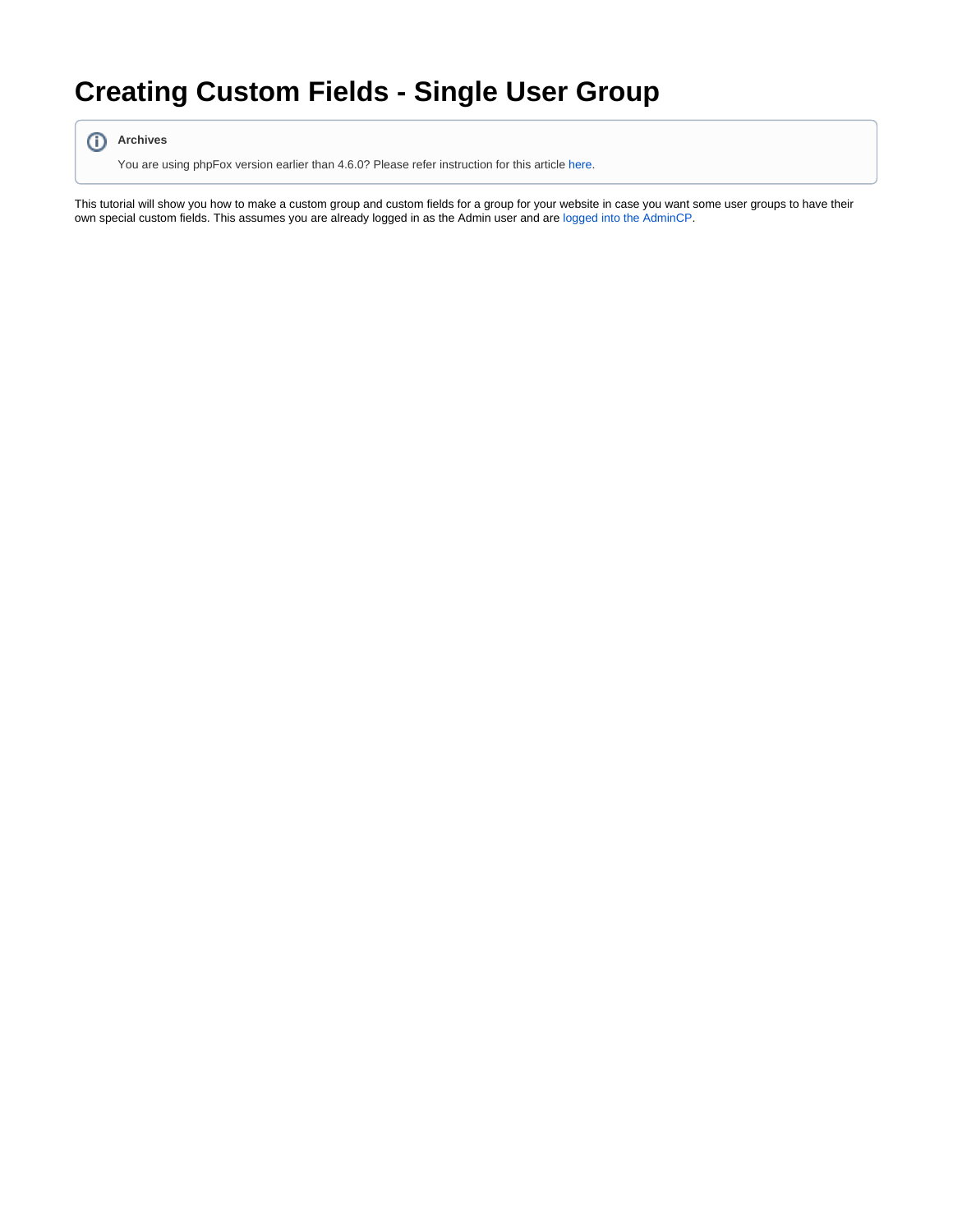Before creating a Custom Group, you need to be sure you have set your user group settings to allow them to use Custom Fields.

Go to Members then select User Group Settings



Choose Custom from the dropdown list of Apps. Select a Usergroup you want to create a custom field for.

| Groups<br>Apps                 |
|--------------------------------|
| Registered User<br>Custom<br>v |

Enable the settings "Can edit own custom fields?" and "Can have special custom fields?"

| <b>User Group Settings</b>                                       |            |
|------------------------------------------------------------------|------------|
| Can edit own custom fields?                                      | YES        |
| Can edit other custom fields?                                    | NO         |
| Can manage custom fields?                                        | <b>NO</b>  |
| Can add new custom fields?                                       | NΟ         |
| Can add a group for custom fields?                               | NЮ         |
| Can have special custom fields?                                  |            |
| Can members of this user group define their relationship status? | <b>YES</b> |
|                                                                  |            |

Creating User Group specific custom fields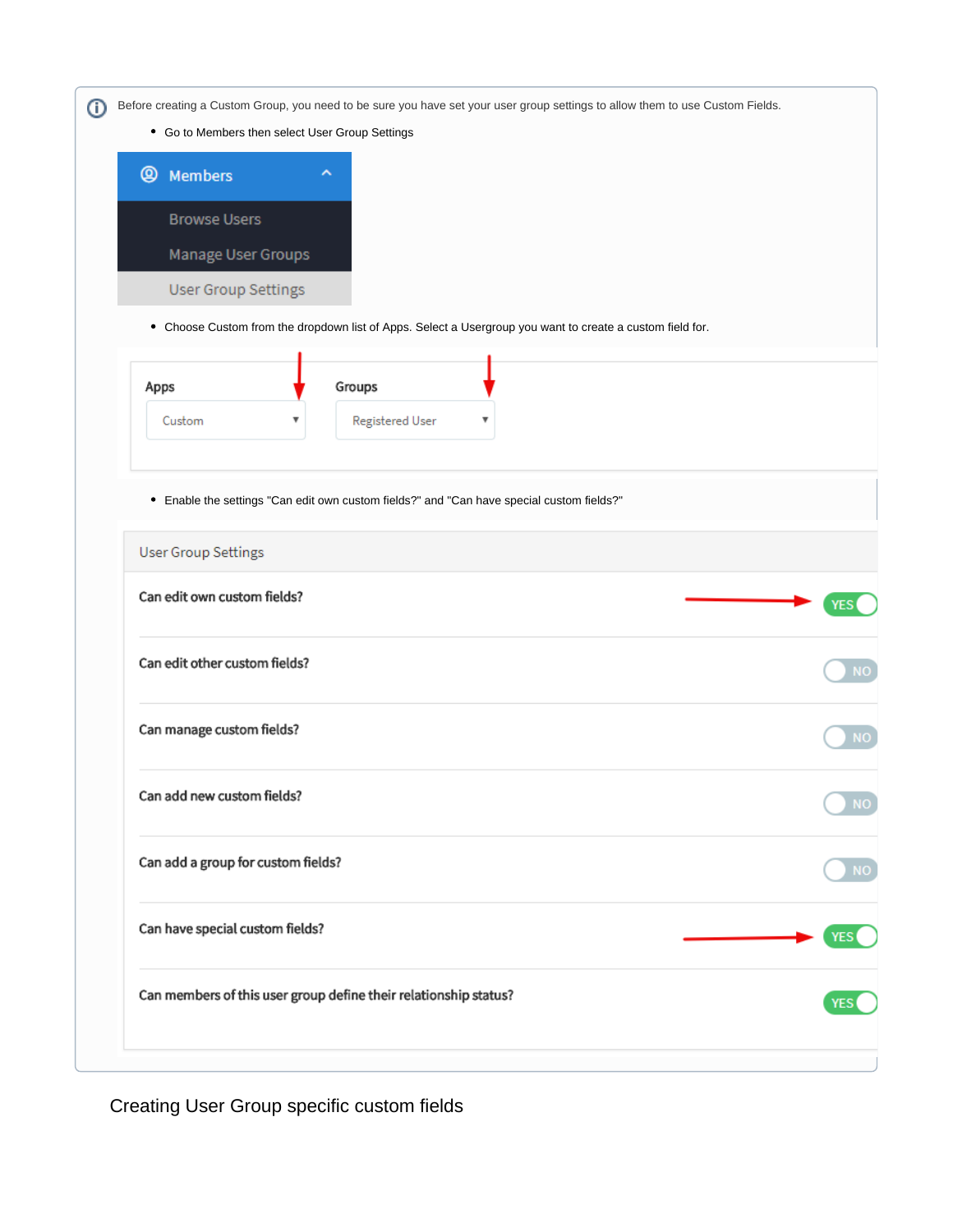## <span id="page-2-0"></span>Click Custom Fields



<span id="page-2-1"></span>Click Create A Custom Field

## Create a Custom Field

- Fill in the form.
- 1. Group: The default Group is About Me. This is where the custom fields are grouped together. You can create Groups as well.
- 2. Required: Do you want users to be required to fill in this field when they edit their profiles?
- 3. Include on Registration: This will show the custom field on the registration. If you also chose Yes to #2, then the new user will have to fill this in during registration.
- 4. Include on Search User
- 5. Select the user group this is for.
- 6. Location: Choose Main or Basic. You might want to experiment before deciding which one to choose to see which you like best.
- 7. Type: Choose from Large Text Area, Small Text Area, Selection, Multiple Selection, Radio or Checkbox. Experiment to see how these work for what you want to do.
- 8. Name: This is what the user will see so be sure to put a good name on it. You'll want to fill in any other languages you have too.
- 9. Add: This adds the custom field to your site.

| <b>Groups</b>                                                                |                           |                           |
|------------------------------------------------------------------------------|---------------------------|---------------------------|
| About Me                                                                     |                           | $\boldsymbol{\mathrm{v}}$ |
|                                                                              | <b>CREATE A NEW GROUP</b> |                           |
| Required                                                                     |                           |                           |
| $\overline{2}$<br>⊙ Yes ⊛ No                                                 |                           |                           |
| Include on Registration                                                      |                           |                           |
| $\mathbf{3}$<br>⊙ Yes ⊛ No                                                   |                           |                           |
| Include on Search User                                                       |                           |                           |
| 4<br>$\circledast$ Yes $\circledast$ No                                      |                           |                           |
| <b>User Group</b>                                                            |                           |                           |
| 6<br>Select:                                                                 |                           | $\boldsymbol{\mathrm{v}}$ |
| Select only if you want a specific user group to have special custom fields. |                           |                           |
| Location <sup>*</sup>                                                        |                           |                           |
| $\left( 6\right)$<br>Select:                                                 |                           | $\boldsymbol{\mathrm{v}}$ |
| Type *                                                                       |                           |                           |
| 7<br>Select:                                                                 |                           | $\boldsymbol{\mathrm{v}}$ |
| Name*                                                                        |                           |                           |
| English (US)                                                                 |                           |                           |
| $\left( 8\right)$<br>English (US)                                            |                           |                           |
|                                                                              |                           |                           |
|                                                                              |                           |                           |
|                                                                              |                           |                           |
| 9<br>Add                                                                     |                           |                           |
|                                                                              |                           |                           |

Creating Custom Groups for One User Group